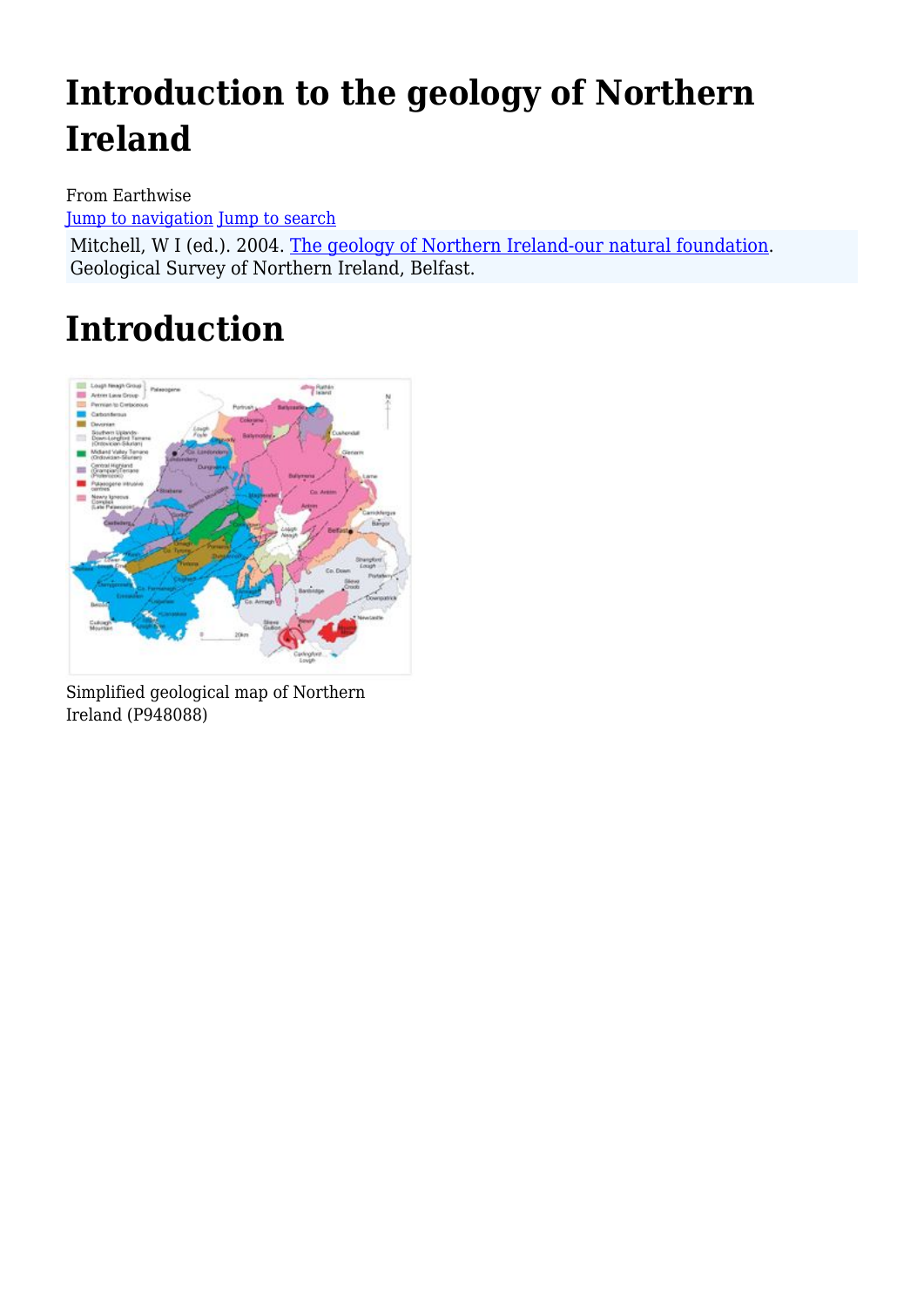| Era              |                      | System Age (Ma) | Rock<br>Record | Þ                                          | Chronostrationsphy                            | Lithostratigraphy                                                                                                                                                                                                                                                                                                                              |                                                |
|------------------|----------------------|-----------------|----------------|--------------------------------------------|-----------------------------------------------|------------------------------------------------------------------------------------------------------------------------------------------------------------------------------------------------------------------------------------------------------------------------------------------------------------------------------------------------|------------------------------------------------|
| 医全角压             | <b>Separate</b><br>8 | 1.8<br>24<br>65 |                |                                            | Molocenter<br>Pleasocene                      | Superficial deposits                                                                                                                                                                                                                                                                                                                           |                                                |
|                  | <b>Beaches</b>       |                 |                | 鸌                                          |                                               |                                                                                                                                                                                                                                                                                                                                                |                                                |
|                  | ı<br>ł               |                 |                | North Adamso<br>1999                       | Clippoone<br>Econos<br>Palaeocene             | Lough Neagh Group<br>Antrine Lava Group<br>Clay with Britis'                                                                                                                                                                                                                                                                                   |                                                |
| Akkendor         | Cratacens            | 144             |                | <b>Sing</b>                                | Later<br>Me-<br>Early                         | Uster White Limestone Farmation<br>Hibernan Greensands Formation                                                                                                                                                                                                                                                                               |                                                |
|                  | Au petiti            | 205<br>248      |                | Comment                                    | Lide<br>Mé.<br>Early                          | Visiterios-Mudsione Formation                                                                                                                                                                                                                                                                                                                  |                                                |
|                  | Transac              |                 |                | t op of Fanges and 1<br>4 of North Alasote | Late<br>ias-<br>Early                         | Penarth Group<br>Mercia Mubstone Group<br>Sherwood Sandstane Group                                                                                                                                                                                                                                                                             |                                                |
| <b>Talastors</b> | į                    | 290             |                | įì                                         | Late<br>ldui-<br>Early                        | <b>Behat Group</b><br>Ellier Oroup                                                                                                                                                                                                                                                                                                             |                                                |
|                  | achordenses          |                 |                | Variación Croganic<br>8                    | Stephanism<br><b>Westphallan</b><br>Mamurian  | Stevebane/Cool Measures Group.<br>Milstone Oril Oroup<br>Leitrim/Kitakeery groups, Groenan Sandstone Formation<br>Tyrone, Armegh, Baskcaethe, Strangford groups<br>Carlingford Limestone Group<br>Owenkillew Sandstone Group<br>Roe Valey/Hoywood<br>Tyronw/Omagh Sandetone groups<br>Red Arch Formation<br>Cross Steve Group<br>Fintona Group |                                                |
|                  |                      |                 |                |                                            | Namurian<br>Visibilit'                        |                                                                                                                                                                                                                                                                                                                                                |                                                |
|                  |                      | 354             |                |                                            | Tournalsien                                   |                                                                                                                                                                                                                                                                                                                                                |                                                |
|                  | <b>Developed</b>     | 417             |                |                                            | Late<br><b>MAG</b><br>Early                   |                                                                                                                                                                                                                                                                                                                                                |                                                |
|                  | Shawn                | 442             |                | Closure of<br>Inprins Ocean                | Pretok<br>Ludlow<br>Villettock:<br>LienSovery | Hawick Group-                                                                                                                                                                                                                                                                                                                                  |                                                |
|                  | Dribwiczan           |                 |                |                                            | Ashgill<br>Carados                            | Oala Group<br>Leachville<br>Supergroup                                                                                                                                                                                                                                                                                                         | Moffat Shake Group<br>Crawford Group           |
|                  |                      | 489             |                | Georgian<br>Georgia                        | Llanvim<br>Arwig<br>Tramadoc                  | Tyrone Ignesiat<br>Complex                                                                                                                                                                                                                                                                                                                     | Tyrone Volcanic Group<br>Tyrone Plutanic Group |
|                  | Cambrian             | 545             | ņ.             |                                            |                                               |                                                                                                                                                                                                                                                                                                                                                |                                                |
| Profession       | No-                  | 1000            |                | Opening of<br>Imprise Googe                |                                               | <b>Bouthern Highland Group</b><br>Arguli Group<br>Lough Deng Group / Converaghan Formation                                                                                                                                                                                                                                                     |                                                |
|                  | literan-             |                 |                |                                            |                                               |                                                                                                                                                                                                                                                                                                                                                |                                                |

#### Geological succession of the rocks in Northern Ireland. (P947913)



#### Geological divisions of Northern Ireland (P948089)

On a global scale Northern Ireland, despite being a mere 0.00001% of the land area of planet Earth, presents an opportunity to study an almost unparalleled variety of geology in such a small area [\(P948088\).](http://earthwise.bgs.ac.uk/images/a/af/P948088.jpg) The diverse ages of the rocks present in Northern Ireland is illustrated in this book by the contents menu. Their stratigraphical record commences in the Mesoproterozoic and includes representatives in all of the systems up to and including the Palaeogene [\(P947913\).](http://earthwise.bgs.ac.uk/images/5/5d/P947913.jpg) If the Cambrian age attributed to upper parts of the Dalradian Supergroup in Scotland is substantiated then it is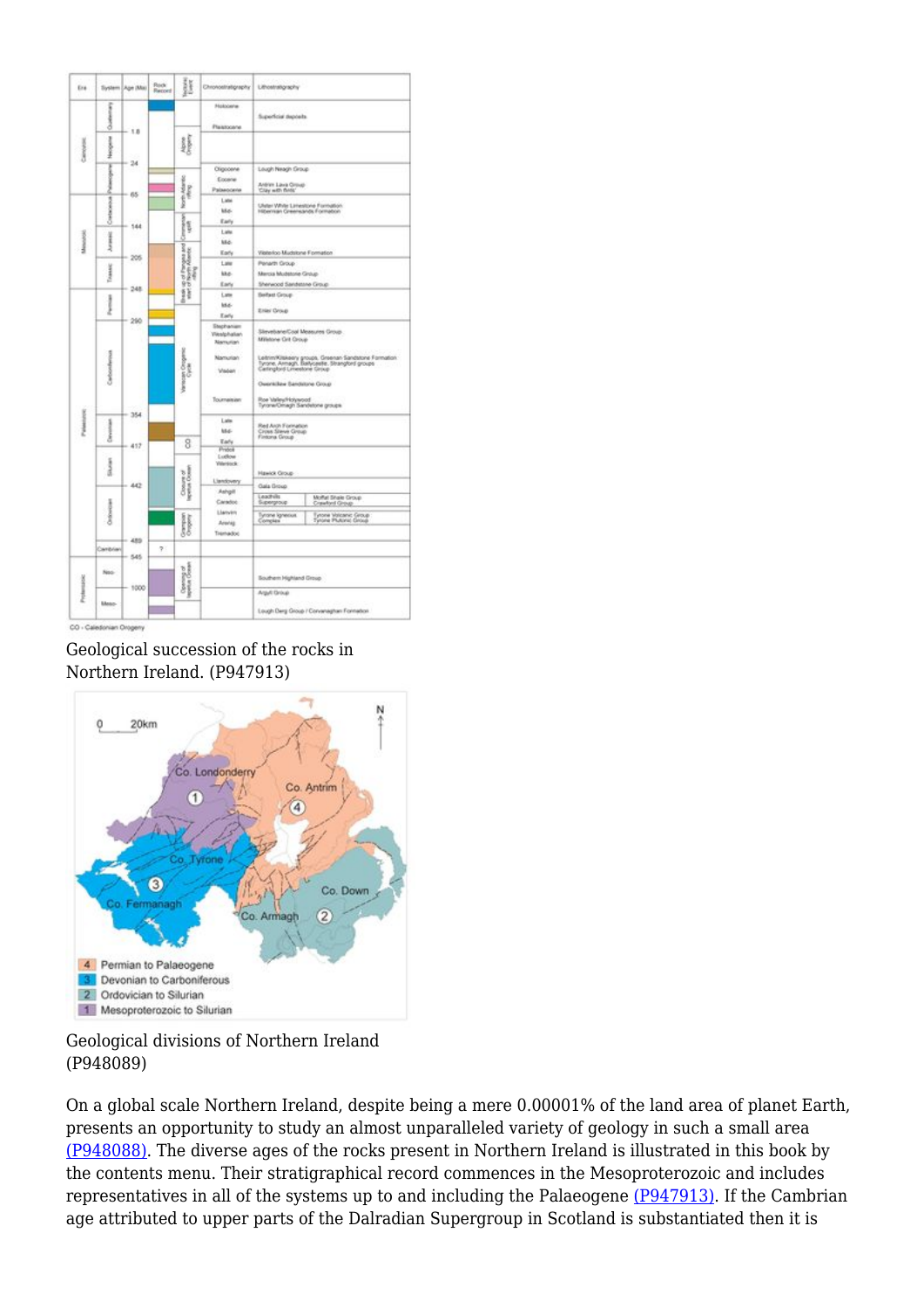likely that their correlatives in Northern Ireland will fall within that system.

Geology does not stop at political boundaries and the 1:250 000 geological map demonstrates the continuity of major geological structures and lineaments that dominate the geology of Northern Ireland into the Republic of Ireland. The distribution of the geological units described in the book is depicted on the revised edition of the 1:250 000 scale geological map of the northern part of Ireland, which was published in 1997. The book largely describes the geology of Northern Ireland constituting the six counties of the ancient province of Ulster and including Antrim, Armagh, Down, Fermanagh, Londonderry and Tyrone. However, it also includes a description of the Palaeogene Carlingford Complex which, although occurring entirely in Co. Louth in the Republic of Ireland, is one of three, closely spaced, intrusive complexes that together form the cross-border topographical and cultural heritage region of Mourne, Gullion and Cooley.

If one envisages Northern Ireland without the cover of late Palaeozoic and younger rocks then the basement is partitioned into areas that represent remnants of three major terranes [\(see Basement](http://earthwise.bgs.ac.uk/index.php/Basement_structure_and_the_terrane_model_of_Northern_Ireland) [structure and the terrane model article\).](http://earthwise.bgs.ac.uk/index.php/Basement_structure_and_the_terrane_model_of_Northern_Ireland) Commencing some 600 million years ago (Ma) the continents, of which the rocks forming these terranes are representative, were distributed around the ancient Iapetus Ocean. The effects of plate movements through time carried the continents across the Earth's surface, gradually closing the Iapetus Ocean. Thus, some 400Ma, those terranes came together during the Caledonian Orogeny as one continental mass,which included Ireland and Britain. The oldest rocks in Northern Ireland, the Meso- to Neoproterozoic Moine and Dalradian supergroups, which constitute the northern terrane, form the Sperrin Mountains and extend westwards into Co. Donegal [\(see Central Highlands \(Grampian\) Terrane - metamorphic basement](http://earthwise.bgs.ac.uk/index.php/Central_Highlands_(Grampian)_Terrane_-_metamorphic_basement,_Northern_Ireland) [article\).](http://earthwise.bgs.ac.uk/index.php/Central_Highlands_(Grampian)_Terrane_-_metamorphic_basement,_Northern_Ireland) They are also exposed in an inlier in northeast Co. Antrim and from there extend northeastwards across the North Channel and form the Highlands of Scotland. The central terrane is an extension southwest into Ireland of the Midland Valley Terrane in Scotland. Basement rocks of this terrane are superbly exposed in the Tyrone Igneous Complex [\(see Midland Valley Terrane](http://earthwise.bgs.ac.uk/index.php/Midland_Valley_Terrane,_Northern_Ireland) [article\),](http://earthwise.bgs.ac.uk/index.php/Midland_Valley_Terrane,_Northern_Ireland) unlike in Scotland where they are everywhere concealed by Devonian and Carboniferous rocks. Isolated inliers of highly fossiliferous Ordovician and Silurian sedimentary rocks occur at Pomeroy and Lisbellaw and correlate with contemporaneous rocks in eastern North America and the west coast of Scotland. The history of the formation of the southern terrane is one of the most controversial issues to influence the geological history of Ireland and Britain. The Ordovician and Silurian rocks are disposed in an accretionary prism and are a southwesterly continuation of the Southern Uplands of Scotland into Counties Down and Armagh in Northern Ireland [\(see Southern](http://earthwise.bgs.ac.uk/index.php/Southern_Uplands-Down-Longford_Terrane,_Northern_Ireland) [Uplands-Down-Longford Terrane article\).](http://earthwise.bgs.ac.uk/index.php/Southern_Uplands-Down-Longford_Terrane,_Northern_Ireland)

When the younger Phanerozoic cover rocks are superimposed on the basement complex it is evident that Northern Ireland can be divided into four areas with quite distinctive geological characteristics, and ages of rocks that are not usually found in any of the other quadrants [\(P948089\)](http://earthwise.bgs.ac.uk/images/c/c7/P948089.jpg).

- The northwest quadrant is composed of Dalradian rocks, the early Ordovician Tyrone Igneous Complex and late Ordovician-early Silurian Pomeroy Inlier.
- The southeast quadrant is composed of Ordovician and Silurian rocks of the Southern Uplands-Down-Longford Terrane with younger intrusive complexes.
- The southwest quadrant is composed largely of Carboniferous rocks and a Devonian component.
- The northeast quadrant has Palaeogene basalt lava and lacustrine sedimentary rocks of the Antrim Plateau at surface and is underlain by rocks of Permian to Cretaceous age.

About 400Ma, after the closure of the Iapetus Ocean, the Newry Igneous Complex was intruded into the Southern Uplands-Down-Longford Terrane in south Counties Armagh and Down [\(see Late](http://earthwise.bgs.ac.uk/index.php/Late_Palaeozoic_intrusives,_Northern_Ireland) [Palaeozoic intrusives article\).](http://earthwise.bgs.ac.uk/index.php/Late_Palaeozoic_intrusives,_Northern_Ireland) Later Palaeozoic deposition occurred in two episodes. Firstly, during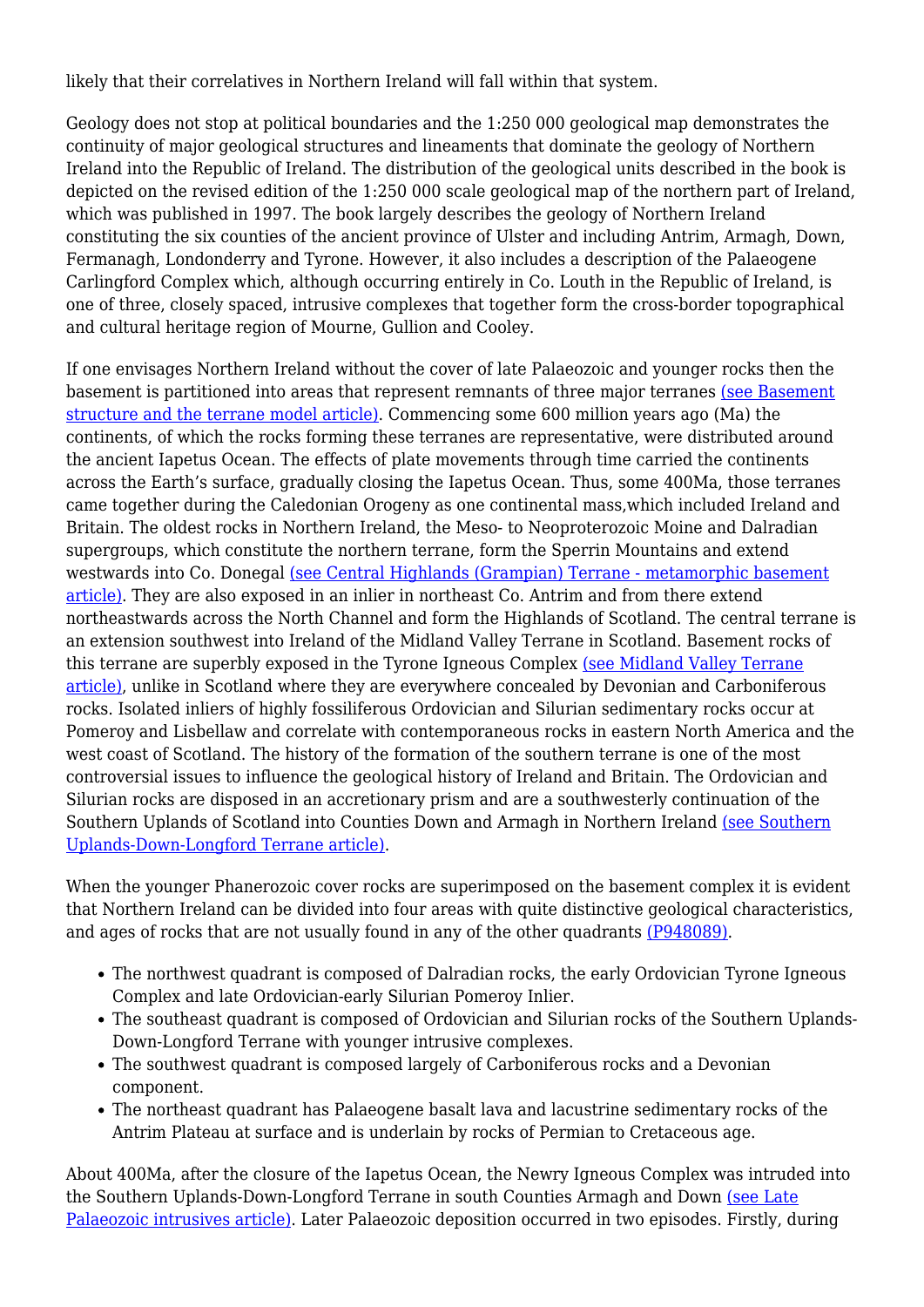the Devonian, red-bed sediments were deposited in a continental desert environment [\(see Devonian](http://earthwise.bgs.ac.uk/index.php/Devonian,_Northern_Ireland) [article\).](http://earthwise.bgs.ac.uk/index.php/Devonian,_Northern_Ireland) Uplift and extensive erosion preceded the early part of the Carboniferous period when predominantly marine sedimentary rocks were deposited in response to episodes of marine transgression [\(see Carboniferous article\)](http://earthwise.bgs.ac.uk/index.php/Carboniferous,_Northern_Ireland). The first tangible evidence of tectonic activity related to the Variscan Orogenic Cycle can be identified in the Lower Carboniferous succession but maximum uplift and deformation only reached a climax in the end-Carboniferous-Early Permian period [\(see](http://earthwise.bgs.ac.uk/index.php/Carboniferous,_Northern_Ireland) [Carboniferous article\)](http://earthwise.bgs.ac.uk/index.php/Carboniferous,_Northern_Ireland) and [\(see Variscan \(Hercynian\) Orogenic Cycle article\).](http://earthwise.bgs.ac.uk/index.php/Variscan_(Hercynian)_Orogenic_Cycle,_Northern_Ireland) The present distribution of virtually all post-Carboniferous rocks in Northern Ireland is restricted to the northeast quadrant. While the surface rocks of the Antrim Plateau are composed of Palaeogene basalt lava, the underlying

Permian, Triassic, Jurassic and Cretaceous rocks form a narrow outcrop at the margins of the plateau [\(see Permian article\)](http://earthwise.bgs.ac.uk/index.php/Permian,_Northern_Ireland), [\(see Triassic article\)](http://earthwise.bgs.ac.uk/index.php/Triassic,_Northern_Ireland), [\(see Jurassic article\)](http://earthwise.bgs.ac.uk/index.php/Jurassic,_Northern_Ireland), [\(see Cretaceous article\)](http://earthwise.bgs.ac.uk/index.php/Cretaceous,_Northern_Ireland). For the first time in the structural history of Ireland, sedimentary basins, and in particular those of Permian and Mesozoic age, owed their formation and orientation not to the reactivation of underlying Caledonoid basement structures but to the opening of the North Atlantic Ocean [\(see ost-](http://earthwise.bgs.ac.uk/index.php/Post-Variscan_deformation_and_basin_formation,_Northern_Ireland)[Variscan deformation and basin formation article\)](http://earthwise.bgs.ac.uk/index.php/Post-Variscan_deformation_and_basin_formation,_Northern_Ireland). While structural preservation of these rocks is partly responsible for their present distribution, their relatively soft nature compared to older rocks made them more susceptible to erosion, particularly during the Pleistocene glaciations. Although Permian and Triassic rocks are exposed on all sides of the Antrim Plateau, detailed information on their relative ages, lithostratigraphy and physical properties is only known from deep boreholes. Late Permian and Mesozoic sedimentation in Northern Ireland appears to be continuous and changes from deposition initially of red-bed sedimentary rocks with infrequent marine incursions to an open marine environment in the Early Jurassic when most of Ireland may have been submerged [\(see Triassic article\)](http://earthwise.bgs.ac.uk/index.php/Triassic,_Northern_Ireland) and [\(see Jurassic article\).](http://earthwise.bgs.ac.uk/index.php/Jurassic,_Northern_Ireland) The Cimmerian uplift affected Northern Ireland from Jurassic into Early Cretaceous times and restricted the deposition of greensand and chalk to the Late Cretaceous [\(see Cretaceous article\)](http://earthwise.bgs.ac.uk/index.php/Cretaceous,_Northern_Ireland).

In early Palaeogene times Northern Ireland was part of the North Atlantic Igneous Province and came under the influence of the Iceland Plume. However, the earliest vestiges of magmatism are not found at the base of the lavas forming the Antrim Plateau but in the thin, reddish-coloured bed of clay that intercedes between the chalk and the lava, known as the Clay-with-Flints. Formerly believed to consist of a residue derived by weathering of the chalk and to represent a fossil soil or palaeosol horizon, analyses have revealed a volcanic origin for much of the clay component [\(see](http://earthwise.bgs.ac.uk/index.php/Cretaceous-Palaeogene_(K-T)_Boundary,_Northern_Ireland) [Cretaceous-Palaeogene \(K-T\) Boundary article\).](http://earthwise.bgs.ac.uk/index.php/Cretaceous-Palaeogene_(K-T)_Boundary,_Northern_Ireland) The overlying basalt lava forms the Antrim Plateau and is responsible for protecting the underlying softer rocks from erosion. The lava flows were produced by volcanic activity related to the Iceland Plume and in addition to being formerly more extensive were probably considerably thicker than their present 800 m [\(see Mantle plumes, ocean](http://earthwise.bgs.ac.uk/index.php/Mantle_plumes,_ocean_spreading_and_the_North_Atlantic_Igneous_Province,_Palaeogene_extrusive_igneous_rocks,_Northern_Ireland) [spreading and the North Atlantic Igneous Province, Palaeogene extrusive igneous rocks article\).](http://earthwise.bgs.ac.uk/index.php/Mantle_plumes,_ocean_spreading_and_the_North_Atlantic_Igneous_Province,_Palaeogene_extrusive_igneous_rocks,_Northern_Ireland) Early Palaeogene intrusive igneous complexes are restricted to the Carlingford, Slieve Gullion and Mourne Mountains centres [\(see Palaeogene intrusive igneous rocks article\)](http://earthwise.bgs.ac.uk/index.php/Palaeogene_intrusive_igneous_rocks,_Northern_Ireland). They individually form separate areas of mountainous terrain and, though related in time, each has a different petrogenetic history. Minor intrusions, particularly basic dykes, intrude all older rocks in Northern Ireland and are related to the extrusion of the basalt lavas. At the end of the period of basaltic volcanism, mid- to late Palaeogene uplift and faulting segmented the lava pile. The final events in the tectonic history of Northern Ireland are related to the formation of Oligocene sedimentary basins that formed on the basalt lava plateau in response to episodes of dextral strike-slip faulting. The remnants of these basins may be of huge economic significance for Northern Ireland in that they contain significant reserves of lignite [\(see Late Palaeogene \(Oligocene\) sedimentary basins article\)](http://earthwise.bgs.ac.uk/index.php/Late_Palaeogene_(Oligocene)_sedimentary_basins,_Northern_Ireland).

In the late Pleistocene in Northern Ireland, the final 100 000 years of our history, the impact of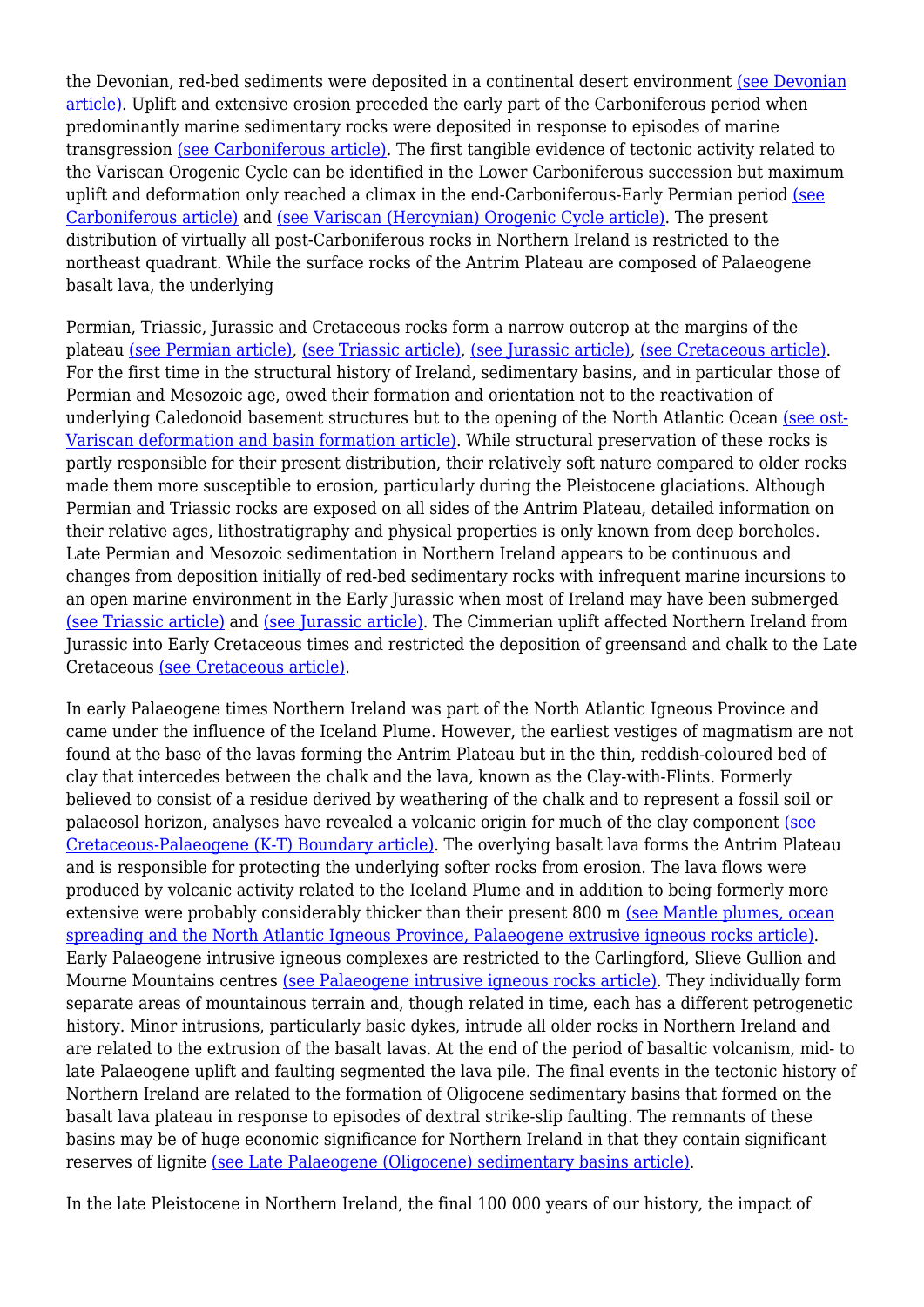global climatic cooling resulted in the advance of continental glaciers across northern Europe and Ireland and Britain. At least 80% of bedrock is covered by deposits left by the ice sheets and their meltwater, and by younger Holocene deposits such as alluvium and peat [\(see Quaternary article\)](http://earthwise.bgs.ac.uk/index.php/Quaternary,_Northern_Ireland). It is at this stage in the history of Northern Ireland that Man arrived and his impact on the environment, and in particular on the natural vegetation, is recorded in those Holocene deposits.

The final five chapters in the book commence with an outline of the deep structure of Northern Ireland [\(see Geophysics and concealed geology article\)](http://earthwise.bgs.ac.uk/index.php/Geophysics_and_concealed_geology,_Northern_Ireland) and link this with a history of hydrocarbon exploration and the prospects of finding accumulations of oil and gas [\(see Oil and gas article\)](http://earthwise.bgs.ac.uk/index.php/Oil_and_gas,_Northern_Ireland). The history of mineral exploration in Northern Ireland concentrates on the search for gold deposits but also provides an introduction to the availability and types of bulk minerals [\(see Mineral resources](http://earthwise.bgs.ac.uk/index.php/Mineral_resources,_Northern_Ireland) [article\).](http://earthwise.bgs.ac.uk/index.php/Mineral_resources,_Northern_Ireland) For a long time it was believed that Northern Ireland lacked significant reserves of fuel minerals. The discovery of almost 1 billion tonnes of lignite in three separate Oligocene basins has highlighted the importance of this indigenous fuel for the future. Although it is often said that it never seems to stop raining in Northern Ireland the importance of groundwater to the economy and the quality of life cannot be overestimated [\(see Hydrogeology article\)](http://earthwise.bgs.ac.uk/index.php/Hydrogeology,_Northern_Ireland). The final chapter in the book describes a range of geological hazards that occur in Northern Ireland and offers a note of caution that future development should be cognisant of risk associated with geology.

[Basement structure and the terrane model of Northern Ireland](http://earthwise.bgs.ac.uk/index.php/Basement_structure_and_the_terrane_model_of_Northern_Ireland)

[Central Highlands \(Grampian\) Terrane - metamorphic basement, Northern Ireland](http://earthwise.bgs.ac.uk/index.php/Central_Highlands_(Grampian)_Terrane_-_metamorphic_basement,_Northern_Ireland)

[Midland Valley Terrane, Northern Ireland](http://earthwise.bgs.ac.uk/index.php/Midland_Valley_Terrane,_Northern_Ireland)

[Southern Uplands-Down-Longford Terrane, Northern Ireland](http://earthwise.bgs.ac.uk/index.php/Southern_Uplands-Down-Longford_Terrane,_Northern_Ireland)

[Late Palaeozoic intrusives, Northern Ireland](http://earthwise.bgs.ac.uk/index.php/Late_Palaeozoic_intrusives,_Northern_Ireland)

[Devonian, Northern Ireland](http://earthwise.bgs.ac.uk/index.php/Devonian,_Northern_Ireland)

[Carboniferous, Northern Ireland](http://earthwise.bgs.ac.uk/index.php/Carboniferous,_Northern_Ireland)

[Variscan \(Hercynian\) Orogenic Cycle, Northern Ireland](http://earthwise.bgs.ac.uk/index.php/Variscan_(Hercynian)_Orogenic_Cycle,_Northern_Ireland)

[Permian, Northern Ireland](http://earthwise.bgs.ac.uk/index.php/Permian,_Northern_Ireland)

[Triassic, Northern Ireland](http://earthwise.bgs.ac.uk/index.php/Triassic,_Northern_Ireland)

[Jurassic, Northern Ireland](http://earthwise.bgs.ac.uk/index.php/Jurassic,_Northern_Ireland)

[Cretaceous, Northern Ireland](http://earthwise.bgs.ac.uk/index.php/Cretaceous,_Northern_Ireland)

[Cretaceous-Palaeogene \(K-T\) Boundary, Northern Ireland](http://earthwise.bgs.ac.uk/index.php/Cretaceous-Palaeogene_(K-T)_Boundary,_Northern_Ireland)

[Mantle plumes, ocean spreading and the North Atlantic Igneous Province, Palaeogene extrusive](http://earthwise.bgs.ac.uk/index.php/Mantle_plumes,_ocean_spreading_and_the_North_Atlantic_Igneous_Province,_Palaeogene_extrusive_igneous_rocks,_Northern_Ireland) [igneous rocks, Northern Ireland](http://earthwise.bgs.ac.uk/index.php/Mantle_plumes,_ocean_spreading_and_the_North_Atlantic_Igneous_Province,_Palaeogene_extrusive_igneous_rocks,_Northern_Ireland)

[Palaeogene intrusive igneous rocks, Northern Ireland](http://earthwise.bgs.ac.uk/index.php/Palaeogene_intrusive_igneous_rocks,_Northern_Ireland)

[Late Palaeogene \(Oligocene\) sedimentary basins, Northern Ireland](http://earthwise.bgs.ac.uk/index.php/Late_Palaeogene_(Oligocene)_sedimentary_basins,_Northern_Ireland)

[Post-Variscan deformation and basin formation, Northern Ireland](http://earthwise.bgs.ac.uk/index.php/Post-Variscan_deformation_and_basin_formation,_Northern_Ireland)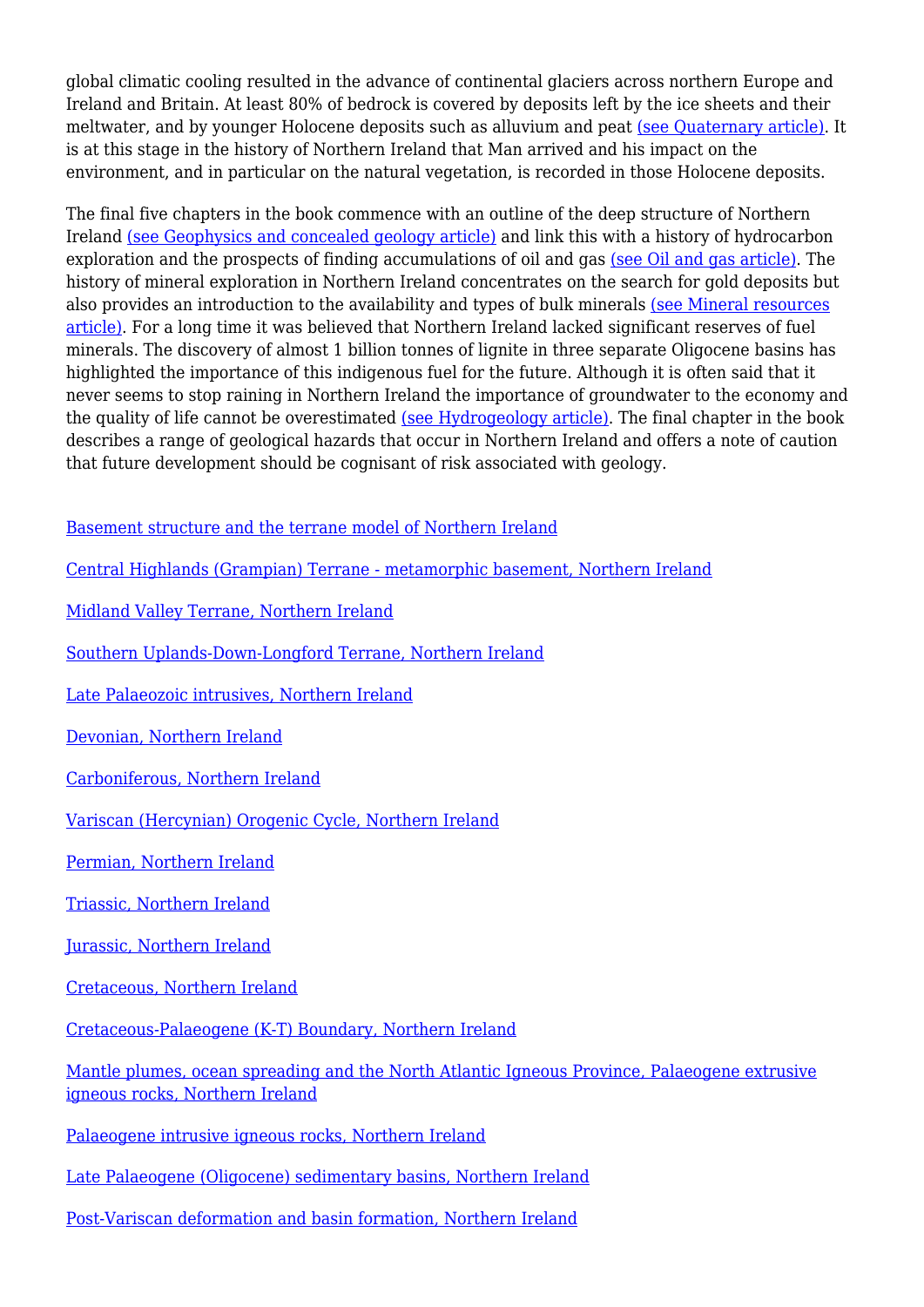[Quaternary, Northern Ireland](http://earthwise.bgs.ac.uk/index.php/Quaternary,_Northern_Ireland)

[Geophysics and concealed geology, Northern Ireland](http://earthwise.bgs.ac.uk/index.php/Geophysics_and_concealed_geology,_Northern_Ireland)

[Hydrogeology, Northern Ireland](http://earthwise.bgs.ac.uk/index.php/Hydrogeology,_Northern_Ireland)

[Mineral resources, Northern Ireland](http://earthwise.bgs.ac.uk/index.php/Mineral_resources,_Northern_Ireland)

[Oil and gas, Northern Ireland](http://earthwise.bgs.ac.uk/index.php/Oil_and_gas,_Northern_Ireland)

[Geohazards, Northern Ireland](http://earthwise.bgs.ac.uk/index.php/Geohazards,_Northern_Ireland)

Retrieved from

'[http://earthwise.bgs.ac.uk/index.php?title=Introduction\\_to\\_the\\_geology\\_of\\_Northern\\_Ireland&oldid](http://earthwise.bgs.ac.uk/index.php?title=Introduction_to_the_geology_of_Northern_Ireland&oldid=32575) [=32575](http://earthwise.bgs.ac.uk/index.php?title=Introduction_to_the_geology_of_Northern_Ireland&oldid=32575)'

[Category](http://earthwise.bgs.ac.uk/index.php/Special:Categories):

[The geology of Northern Ireland](http://earthwise.bgs.ac.uk/index.php/Category:The_geology_of_Northern_Ireland)

# **Navigation menu**

# **Personal tools**

- Not logged in
- [Talk](http://earthwise.bgs.ac.uk/index.php/Special:MyTalk)
- [Contributions](http://earthwise.bgs.ac.uk/index.php/Special:MyContributions)
- [Log in](http://earthwise.bgs.ac.uk/index.php?title=Special:UserLogin&returnto=Introduction+to+the+geology+of+Northern+Ireland&returntoquery=action%3Dmpdf)
- [Request account](http://earthwise.bgs.ac.uk/index.php/Special:RequestAccount)

#### **Namespaces**

- [Page](http://earthwise.bgs.ac.uk/index.php/Introduction_to_the_geology_of_Northern_Ireland)
- [Discussion](http://earthwise.bgs.ac.uk/index.php?title=Talk:Introduction_to_the_geology_of_Northern_Ireland&action=edit&redlink=1)

 $\Box$ 

**Variants**

#### **Views**

- [Read](http://earthwise.bgs.ac.uk/index.php/Introduction_to_the_geology_of_Northern_Ireland)
- [Edit](http://earthwise.bgs.ac.uk/index.php?title=Introduction_to_the_geology_of_Northern_Ireland&action=edit)
- [View history](http://earthwise.bgs.ac.uk/index.php?title=Introduction_to_the_geology_of_Northern_Ireland&action=history)
- [PDF Export](http://earthwise.bgs.ac.uk/index.php?title=Introduction_to_the_geology_of_Northern_Ireland&action=mpdf)

 $\Box$ 

**More**